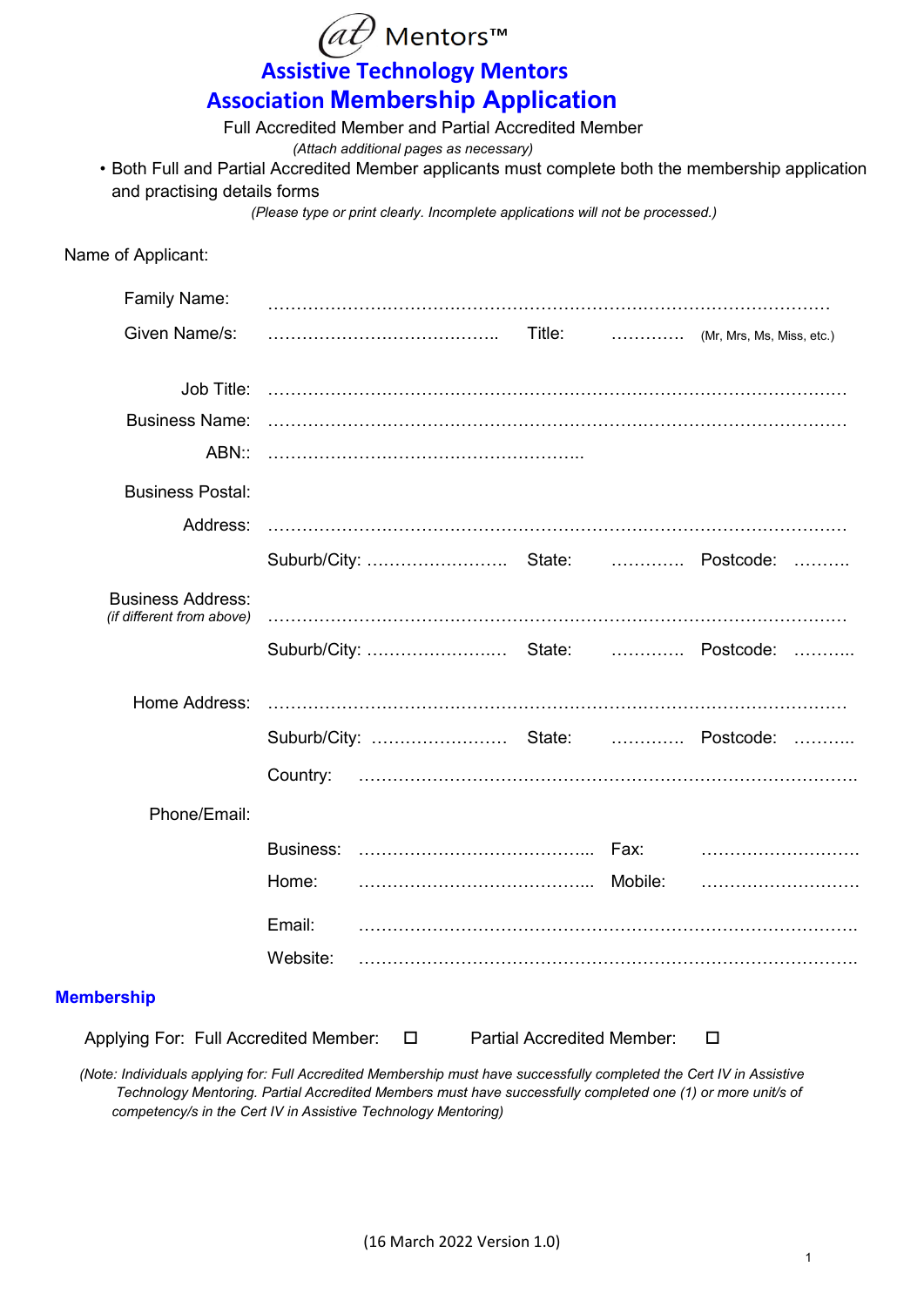Proposer:

|                                                                                                                                                                 | Name:<br>Email:                                                                                     |               |   | Phone                                                                                                                                                                                                                                                                                                                                                                                                                            |                  |              |
|-----------------------------------------------------------------------------------------------------------------------------------------------------------------|-----------------------------------------------------------------------------------------------------|---------------|---|----------------------------------------------------------------------------------------------------------------------------------------------------------------------------------------------------------------------------------------------------------------------------------------------------------------------------------------------------------------------------------------------------------------------------------|------------------|--------------|
|                                                                                                                                                                 |                                                                                                     |               |   |                                                                                                                                                                                                                                                                                                                                                                                                                                  |                  |              |
| (Note:                                                                                                                                                          | to propose this application)                                                                        |               |   | Proposer must be full or partial accredited members of Assistive Technology Mentors Association and have agreed                                                                                                                                                                                                                                                                                                                  |                  |              |
| Assistive Technology is: (Attach additional pages if necessary)                                                                                                 |                                                                                                     |               |   | Provide a brief statement detailing why you want to be a member of ATMA and what your interest in                                                                                                                                                                                                                                                                                                                                |                  |              |
|                                                                                                                                                                 |                                                                                                     |               |   |                                                                                                                                                                                                                                                                                                                                                                                                                                  |                  |              |
| <b>ATMA Directory</b>                                                                                                                                           | Members Directory/website, please tick:                                                             |               |   | If you DO NOT want your details to be made publically available on the ATMA                                                                                                                                                                                                                                                                                                                                                      |                  |              |
|                                                                                                                                                                 | <b>Accredited Member Directory:</b>                                                                 |               |   | $\Box$                                                                                                                                                                                                                                                                                                                                                                                                                           |                  |              |
| Invoice for fees will be sent out if the application is approved:<br><b>Membership Fees:</b><br>(Tick appropriate membership)<br><b>Full Accredited Member:</b> |                                                                                                     | \$250.00/year | □ | <b>Partial Accredited</b><br>Member:<br>(Minimum of 1 Cert IV units to be completed)                                                                                                                                                                                                                                                                                                                                             | $$75.00 + /year$ | $\Box$       |
|                                                                                                                                                                 |                                                                                                     |               |   | Annual membership period is from July to June each year (Australian financial year)<br>First year members: are invoiced pro rata according to the month of membership approval.<br>Partial Accredited Members: Must have completed at least one (1) Cert IV units of competency,<br>calculated at \$15.00/unit (\$75.00). Invoice will be calculated at \$15.00/unit<br>for the number of Cert IV units of competency completed. |                  |              |
| Declaration:                                                                                                                                                    |                                                                                                     |               |   |                                                                                                                                                                                                                                                                                                                                                                                                                                  |                  | (print name) |
|                                                                                                                                                                 | conduct (if accepted as a member).<br>and true.                                                     |               |   | I, hereby apply for membership of the Assistive Technology Mentors<br>Association, and agree to abide by its rules, policies and code of<br>I certify that the information submitted in this application is accurate                                                                                                                                                                                                             |                  |              |
| Signature of<br>Applicant:                                                                                                                                      |                                                                                                     |               |   | <u> 1980 - Johann Barbara, martin amerikan basar da</u>                                                                                                                                                                                                                                                                                                                                                                          | Date:            |              |
|                                                                                                                                                                 | Please send completed membership application to:<br>Assistive Technology Mentors Association (ATMA) |               |   | PO Box 8034 WestPoint Blacktown NSW 2148 or email to: atma@at-aust.org                                                                                                                                                                                                                                                                                                                                                           |                  |              |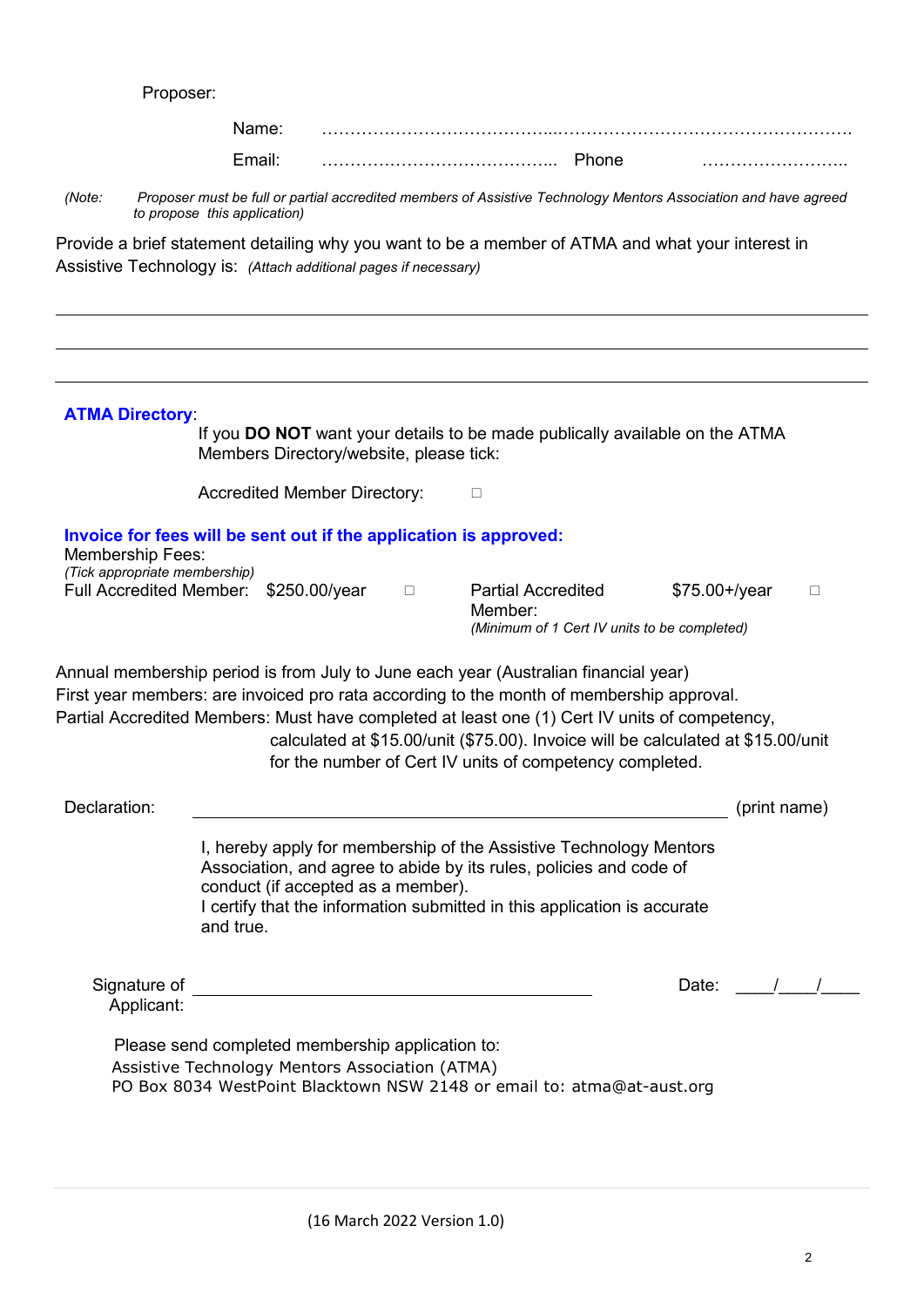# **Practicing Details**

(Attach additional pages as necessary)

### **A BRIEF DESCRIPTION OF YOUR BUSINESS/PRACTICE:**

**PROFESSIONAL REGISTRATIONS:** (Registration to other organisations/bodies)

**ACADEMIC ACHIEVEMENTS:** (Course/s, Institution/s, Duration, Date completed)

**ASSOCIATION MEMBERSHIPS:** (Membership to other professional associations/bodies)

As an applicant for Fully/Partial Accredited Membership, I declare that the following is up-to-date and current:

Note: Individuals must work within the regulations of the country they are practising in).

#### **PROFESSIONAL INDEMNITY INSURANCE:**

*(I have the required level of Professional Indemnity Insurance appropriate to the scope of work undertaken)*  $\Box$  YES  $\Box$  NO

#### **NATIONAL WORKING WITH CHILDREN CHECK:**

 $\neg$  YES  $\neg$  NO

## **NATIONAL POLICE CHECK:**

 $\neg$  YES  $\neg$  NO

# **LOCATION/S PRACTICING:**

|              | (More than one (1) can be ticked) |             |              |             |              |              |             |
|--------------|-----------------------------------|-------------|--------------|-------------|--------------|--------------|-------------|
| $\sqcap$ ACT | $\sqcap$ NSW                      | $\sqcap$ NT | $\sqcap$ QLD | $\sqcap$ SA | $\sqcap$ TAS | $\sqcap$ VIC | $\sqcap$ WA |
|              | □ OTHER COUNTRY:                  |             |              |             |              |              |             |
|              | Please specify                    |             |              |             |              |              |             |
|              |                                   |             |              |             |              |              |             |

# **FUNCTIONAL AREAS PROVIDED:**

*(More than one (1) can be ticked)*

- 
- 
- Speech Impairment Vision Impairment
- Other: *(please specify)*
- $\Box$  Intellectual Disability  $\Box$  Physical Disability  $\Box$  Psychological Disability

 $\Box$  Aged Care  $\Box$  Cognitive Impairment  $\Box$  Hearing Impairment